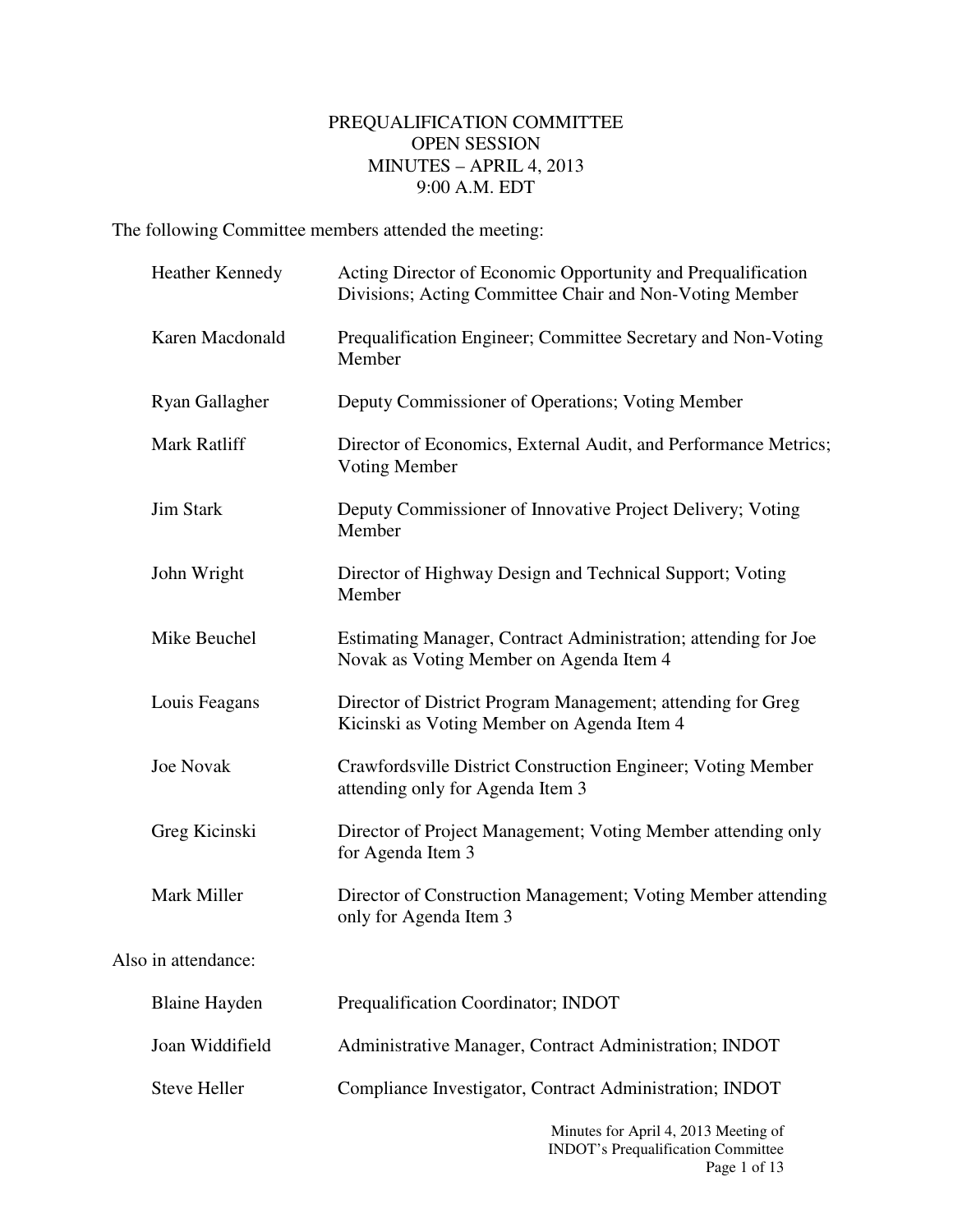| <b>Steve Sperry</b>     | I-69 Environmental Coordinator, Environmental Services; INDOT                  |
|-------------------------|--------------------------------------------------------------------------------|
| Donald Thornton         | Construction Area Engineer, Crawfordsville District; INDOT                     |
| Anita Snyder            | Project Supervisor, Crawfordsville District; INDOT                             |
| Sam Sarvis              | Deputy Commissioner of Capital Program Management; INDOT                       |
| Greg Ellis              | Project Engineer, Vincennes District; INDOT                                    |
| Chriss Jobe             | Construction Area Engineer, I-69 Office; INDOT                                 |
| Nathan Saxe             | Ecology and Permits Manager, Environmental Services; INDOT                     |
| Jennifer Jansen         | Attorney, Legal Services; INDOT                                                |
| Will Wingfield          | Public Information Officer; INDOT                                              |
| Josh Wise               | Contract Compliance Specialist, Economic Opportunity Division;<br><b>INDOT</b> |
| Chris Gottman           | Fred Weber, Inc.                                                               |
| John Byrd               | Fred Weber, Inc.                                                               |
| Jeremy Brummond         | General Counsel for Fred Weber, Inc.                                           |
| Tom Linkel              | Owner; Linkel Company                                                          |
| <b>Timothy Eckstein</b> | Superintendent; Linkel Company                                                 |
| Jama Linkel             | Administrative Assistant; Linkel Company                                       |
| <b>Grant Reeves</b>     | General Counsel for Linkel Company                                             |
| Ken Woodruff            | Federal Highway Administration                                                 |
| Eryn Fletcher           | Federal Highway Administration                                                 |
| Paul Berebitsky         | Indiana Construction Association (ICA)                                         |

\*\*\*\*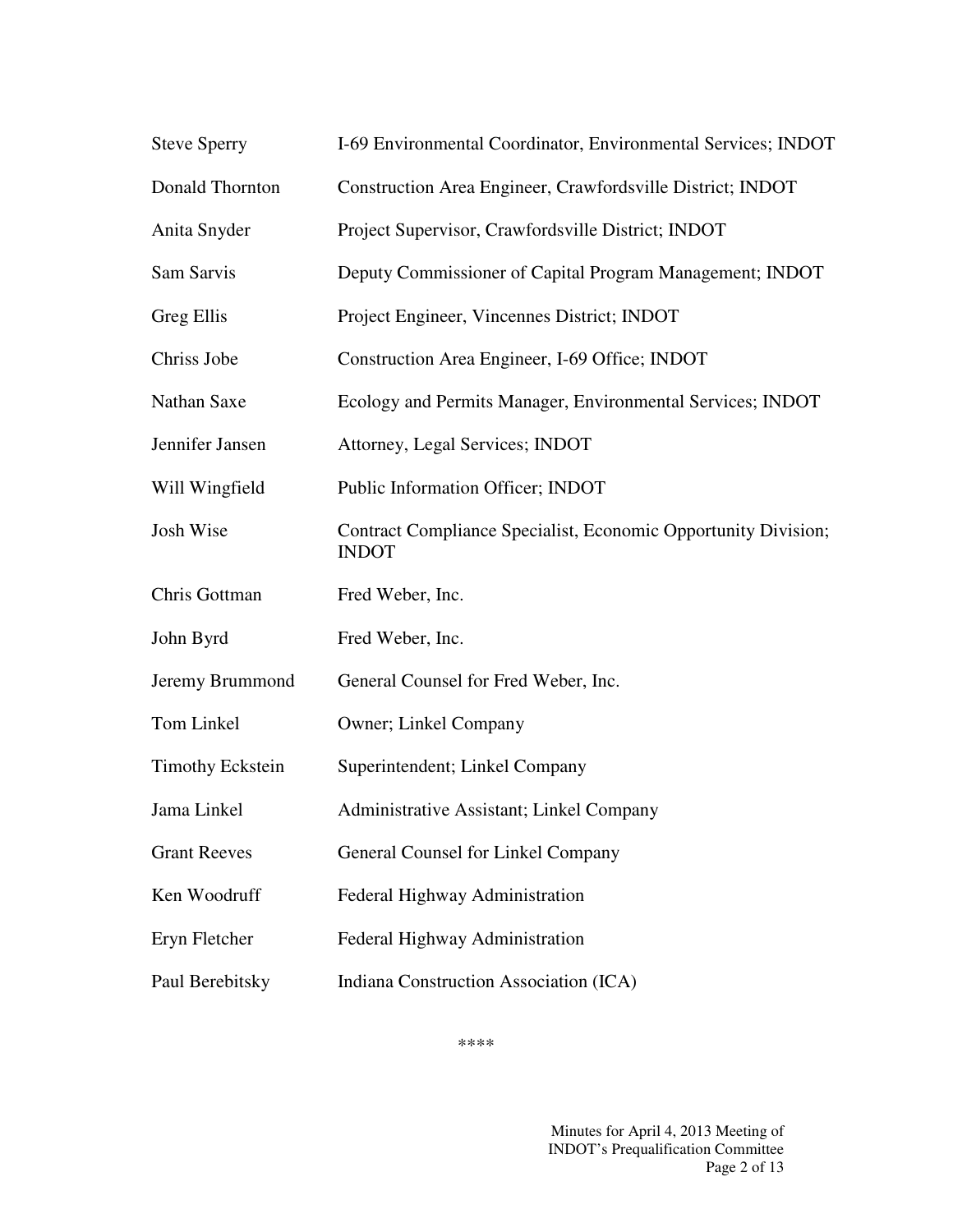The Committee reviewed the following agenda items:

- 1. Adoption of December 6, 2012 meeting minutes
- 2. Adoption of January 25, 2013 meeting minutes
- 3. Fred Weber Follow up from the October 4, 2012 and December 6, 2012 Committee meeting regarding compliance with Erosion and Sediment Control requirements and contract requirements to protect the Indiana Bat on Contract IR-33051, I-69 Section 3
- 4. Linkel Company Appeal of bidding restrictions from January 25, 2013 Committee meeting regarding performance on clearing Contract IR- 34446 on SR 641 Phases 3 and 4 in Vigo County and conformance with On-the-Job Training Program

### PREQUALIFICATION COMMITTEE MEETING OPEN SESSION APRIL 4, 2013

 Ms. Kennedy, acting Director of Economic Opportunity and Prequalification Divisions and acting Committee Chair, called the meeting to order at 9:03 A.M. EDT. All Committee members were present for Agenda Items 1, 2, and 3.

Ms. Kennedy asked that everyone sign the sign-in sheet that circulated. She facilitated introductions of all individuals attending the meeting.

1. Adoption of December 6, 2012 meeting minutes

Ms. Kennedy called for consideration of the meeting minutes from the December 6, 2012 meeting.

Mr. Miller moved to adopt the meeting minutes from the December 6, 2012 meeting. Mr. Novak seconded the motion. All members voted in favor. Ms. Kennedy stated the minutes would be posted on the INDOT website within a few days.

2. Adoption of January 25, 2013 meeting minutes

Ms. Kennedy stated that the January 25, 2013 meeting minutes were not complied yet and will be considered at the next Committee meeting.

 3. Fred Weber - Follow up from the October 4, 2012 and December 6, 2012 Committee meeting regarding compliance with Erosion and Sediment Control (ESC)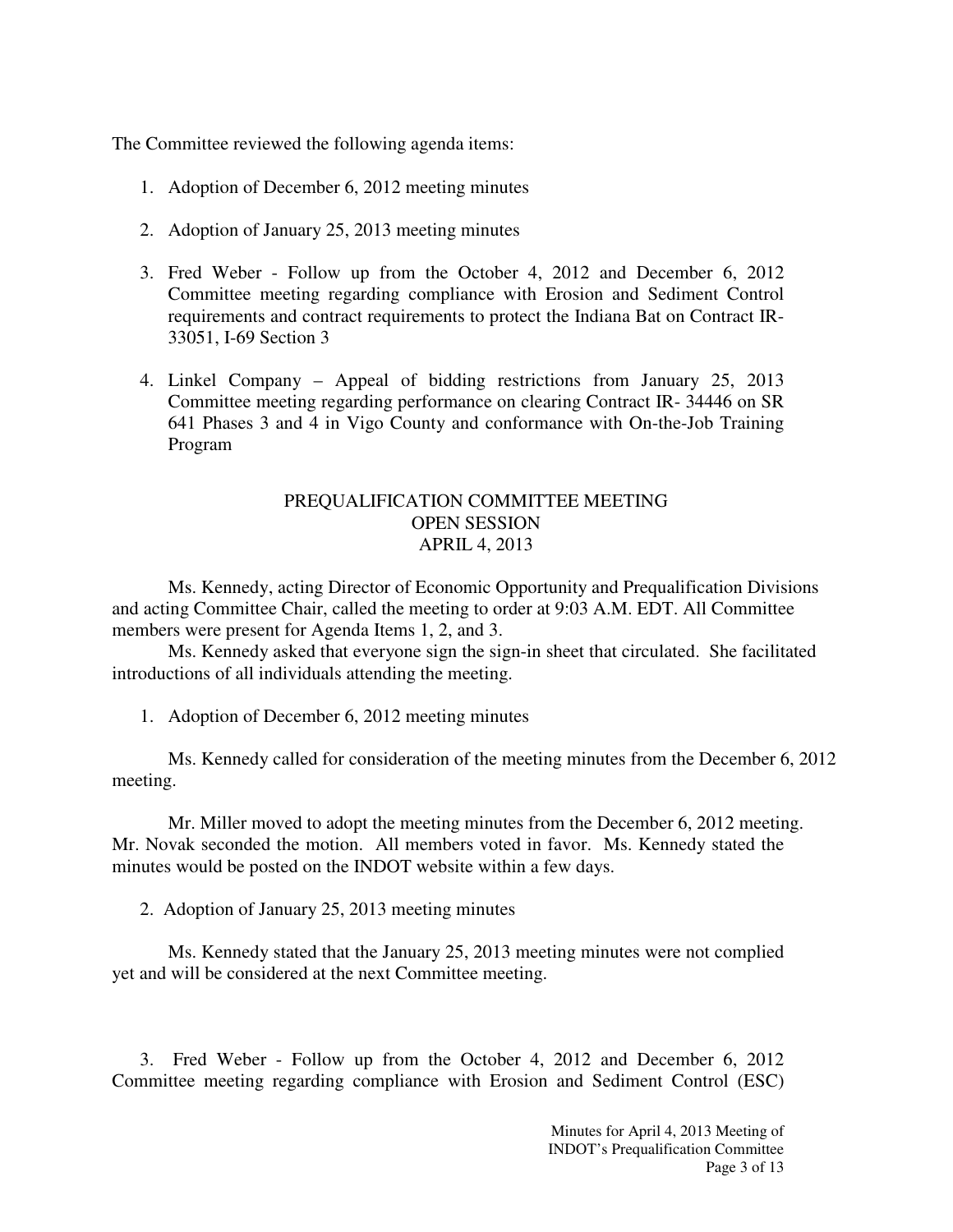requirements and contract requirements to protect the Indiana Bat on Contract IR-33051, I-69 Section 3

Ms. Kennedy introduced the item regarding Fred Weber, Inc. (Weber). She explained the Committee meeting procedures: representatives from INDOT present the issue(s) first, the contractor is allowed to respond, then Committee members and the audience may ask questions.

Mr. Jobe, Construction Area Engineer, I-69 Office, INDOT, provided an evaluation summary of the Weber Work Improvement Plan (WIP). The evaluation of Weber's actions was divided into nine sections: 1.) Project ESC Inspection Segments; 2.) Project Inspection/Maintenance Protocol; 3.) FWI Training; 4.) Outside Expertise; 5.) Goal of Changes to Protocol; 6.) Future Projects; 7.) Pre-Activity Planning; 8.) Approach During Construction; and 9.) Conclusion. Mr. Jobe proceeded to discuss INDOT's interpretation of Weber's performance in each of the nine areas.

### 1.) Project ESC Inspection Segments

Per Weber's WIP, Weber committed to provide three designated trained employees and one Consultant to oversee the ESC inspection of IR-33051 project. Weber provided only one designated trained employee plus the independent consultant. As a result, Weber did not fully satisfy its WIP commitment.

2.) Project Inspection/Maintenance Protocol

Per Weber's WIP, Weber committed to establish more effective inspection reporting guidelines; establish dedicated work crews for ESC installation and maintenance; reinforce responsibility and accountability of both Weber's project level supervision and upper level management personnel. Weber implemented more appreciably effective inspection reporting guidelines; adequately demonstrated willingness to provide as-needed additional resource allocation; and adequately demonstrated enforcement accountability for project level personnel. As a result, Weber adequately satisfied its WIP commitment.

3.) Weber Training

Per Weber's WIP, Weber committed to provide expanded formal training to its project level personnel to ensure ESC Best Management Practices (BMP) are effectively being incorporated beginning winter 2012/2013. Weber incorporated weekly Tool Box type discussions. At this time, Weber has not provided evidence of advanced management level training and Weber's inadequate installation of BMPs continues to be a prevalent issue. As a result, Weber has possibly satisfied its WIP commitment, but the produced results are inadequate at this time.

#### 4.) Outside Expertise

Per Weber's WIP, Weber committed to utilize a Consultant to evaluate possible discrepancies between Weber and INDOT inspection reports. Weber utilized a Consultant to provide a third party evaluation of reporting deficiencies. As a result, Weber has adequately satisfied WIP commitment.

5.) Goal of Changes to Protocol

 Per Weber's WIP, Weber committed to establish a goal of maintaining contract regulatory permit compliance at all times. Weber continued to have ESC deficiencies in contract regulatory compliance. As a result, Weber has not adequately satisfied its WIP commitment.

6.) Future Projects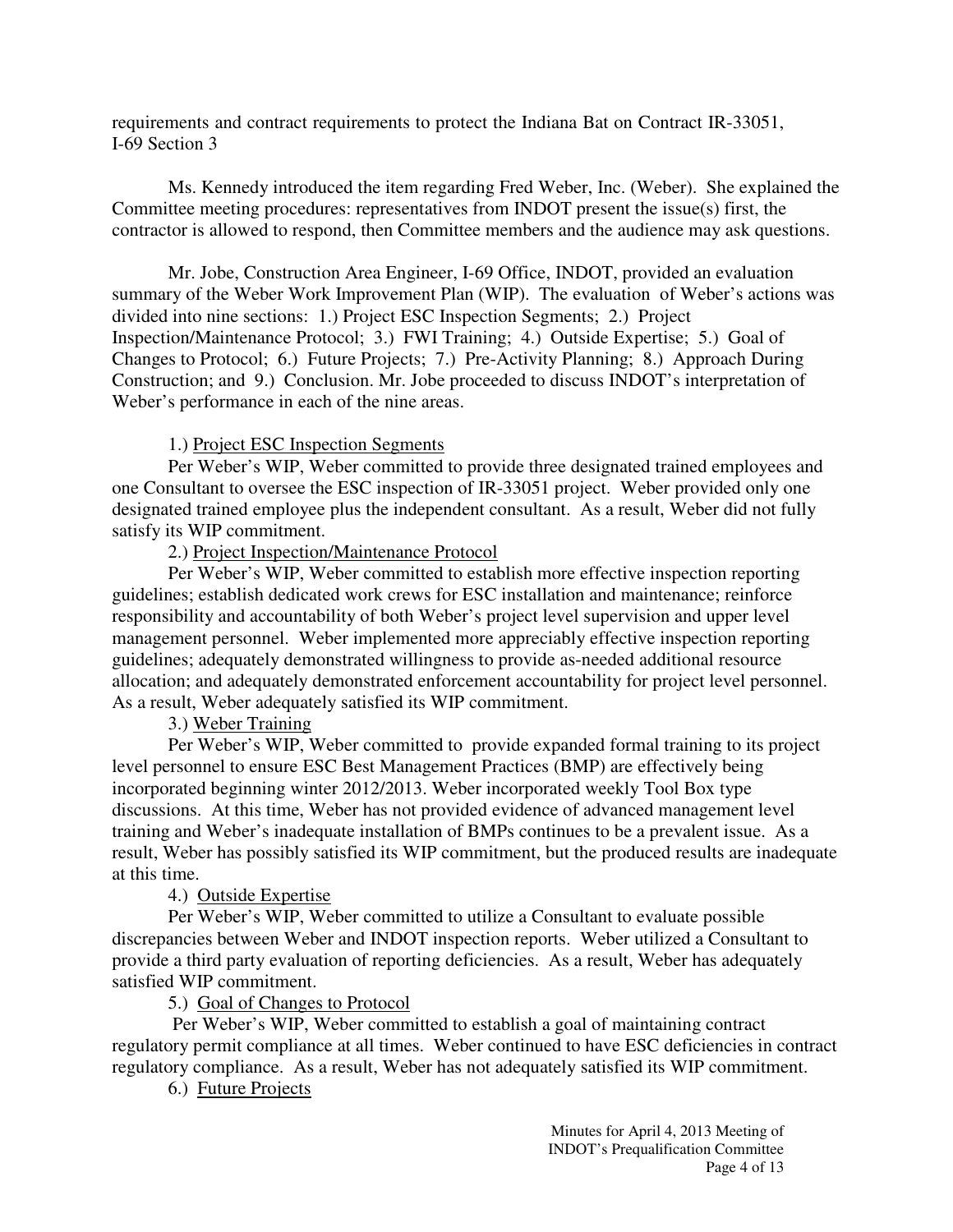Per Weber's WIP, Weber committed to establish a more proactive approach in both performance and management of ESC permit compliance. At this time, Weber has not been awarded additional INDOT projects; therefore, INDOT has not evaluated any additional projects during the WIP period. As a result, the INDOT's evaluation of Weber's performance is pending.

#### 7.) Pre-Activity Planning

Per Weber's WIP, Weber committed to conducting a pre-activity ESC meeting prior to installation of BMP's; provide project level supervisory personnel sufficient contract documentation with BMP specific information to better ensure a thorough understanding of contract BMP requirements; and train subcontractors in BMP's in a manner consistent with commitment to Weber personnel. Weber's project level supervisory personnel have periodically continued to lack adequate BMP specific information to best ensure permit compliance. As a result, Weber has not fully satisfied its WIP commitment.

### 8.) Approach During Construction

Per Weber's WIP, Weber committed to implementing new construction phasing methodology to reduce the need for ESC maintenance. Since IR-33051 is near completion, Weber has not had opportunities to incorporate this WIP commitment. As a result: the INDOT's evaluation of Weber's performance is pending.

### 9.) Conclusion

Per Weber's WIP, Weber committed to provide a minimum of one CCIS certified employee on the project site daily and provide one Consultant specializing in ESC to assist. Weber provided one CCIS certified employee on the project site daily and provided one Consultant specializing in ESC to assist as needed. As a result, Weber adequately satisfied its WIP commitment.

Mr. Jobe concluded that Weber has not fully satisfied the applicable review period ESC WIP commitments. Based on Weber's performance, the I-69 Project Team recommends that the Committee require Weber to remain in an active WIP status for an additional six months in an effort to provide a continued formal evaluation of ESC performance. Mr. Jobe stated the additional six months duration is needed to provide a sufficient timeframe for review of Weber's remaining IR-33051 contract performance through the spring of 2013 and to also provide a sufficient timeframe for Weber's contract activities during the summer of 2013, in the event Weber is awarded contract IR-35574. Mr. Jobe further requested Weber to replace and/or provide additional ESC formally trained supervisory and management level personnel if awarded contract IR-35574, as compared to Weber's past and current IR-33051 designated ESC personnel. Mr. Jobe also recommended that Weber notify INDOT project level supervisory personnel when Weber's designated ESC supervisory personnel is unavailable to be on-site during any period construction is active on the projects.

## Ms. Kennedy turned the floor over to Weber.

Mr. Byrd stated the best way to respond is to go through the list of WIP segments. Weber started with nine areas of concern and they have reduced it to three areas of focus. Mr. Byrd stated Weber initially provided three trained personnel, but as the project progressed, they reduced the personnel from three to two to one. Mr. Byrd asked Mr. Jobe if he is saying that Weber did not satisfy their commitment.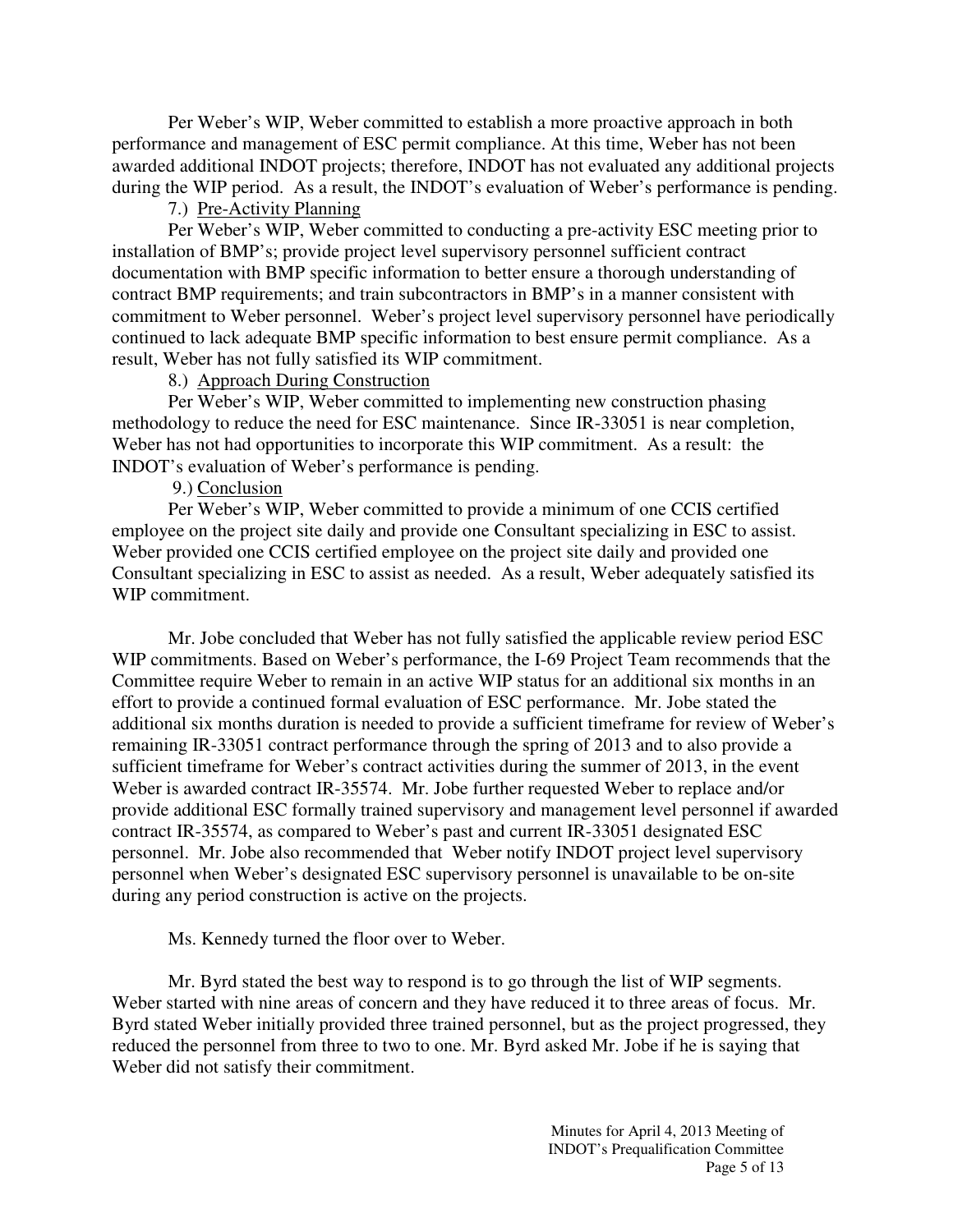Mr. Jobe explained that over the last four month period, when strictly looking at Weber's commitments in its WIP, Weber did not satisfy all the issues.

Mr. Byrd stated that it is Weber's goal to be compliant with INDOT and to be on top of the issues. He stated that the training documentation can be provided by Mike Hobson.

Mr. Jobe stated if that even if the training commitment is satisfied, INDOT is still concerned with ESC measures.

Mr. Byrd stated Weber is not denying it has deficiencies, but they fix them. Weber's goal is to have no deficiencies at any time, but it is impossible, especially after a rain event.

Mr. Gottman asked what INDOT considers an expected compliance level. He further explained Weber expects staff to record issues and fix problems within 48 hours.

Mr. Jobe stated that he understands there are rain events, but he still has concerns that areas have not been corrected within 48 hours.

Mr. Sperry stated that preplanning would have helped.

Mr. Byrd stated the design plan was for a two year event and was approved. Some areas were not in the contract. The contract requirements were to fix measures within 48 hours.

Mr. Sperry stated the measures used at the sites were not always the best and measures designed for a two year rain event would still have to be repaired. He stated that check dams needed maintenance and in dry spells it was not happening.

Mr. Jobe stated INDOT has seen improvement, but we still have concerns based on the commented deficiencies and the I-69 Team believes a WIP is currently needed.

Mr. Sperry stated that one area was deficient for awhile. The silt fence was topped for some time. It was to protect a jurisdictional waterway. It was only cleaned up twice. It now looks like the measure Weber is using is working properly.

Mr. Byrd pre-activity planning is geared toward construction activity and since the plan was approved, there has not been any construction activity. The roadway is open to traffic. He stated that INDOT misinterpreted Weber's intention for this item. It applies to new contracts.

Mr. Gottman stated that Weber is working toward the goal to be 100 percent compliant. Some maintenance has extended beyond 48 hours, but they have been included on the reports. There are some discrepancies between Weber's and Bernardin, Lochmueller and Associates' (BLA) reports. He stated that it does not make sense to repair some areas, such as when there are other measures downstream. He stated that Weber has fulfilled the WIP and Weber has done what is required for the contract. Weber also put in place a third party to assist.

Mr. Byrd asked if the current supervisors should not be on future projects.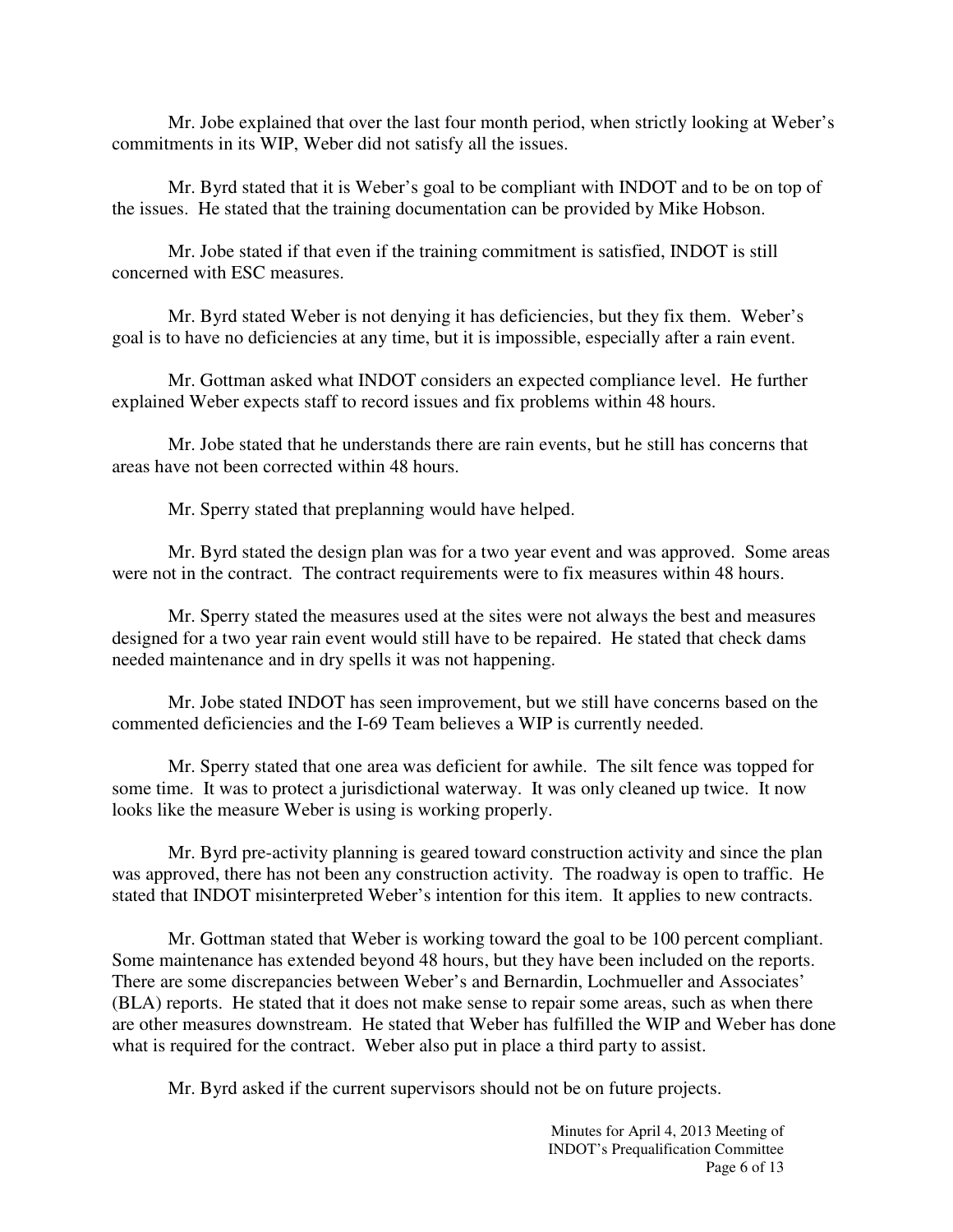Mr. Jobe stated that the number of Weber's personnel was not adequate.

Mr. Byrd stated that Weber's self monitoring reports when compared to BLA's reports can be misleading.

Ms. Kennedy asked if the Committee members had any questions.

Mr. Stark stated four of the nine items are not satisfied.

Mr. Jobe stated that Weber is partially compliant with the four items but we have seen improvement and are willing to continue on for a while. Four months is not enough time to evaluate and our biggest concern is maintenance issues. We have those documented, but we have seen improvement.

Mr. Kicinski stated Weber is under a microscope and should be perfect now.

Mr. Ratliff asked if INDOT awards another contract is there anything INDOT can do after six months.

Ms. Kennedy stated INDOT has options and contract IR-35574 was awarded earlier this week.

Mr. Ellis stated INDOT has an assessment of quality adjustments of \$250 per day for failure to install and maintain ESC measures.

Mr. Sarvis also noted that INDOT has allocated more resources for ESC.

Mr. Novak asked Weber how they will try to improve month by month.

Mr. Gottman replied that Weber naturally ramps down number of employees over the winter. They have ramped down the trained ESC managers from three to one. He stated that some trained employees left Weber's employment. They are training their people to use the right BMPs. The training is not available through the apprentice schools. He stated it will be a challenge, but Weber is prepared to do it. Weber likes to partner with the project owners. He stated they have spent a lot of money on ESC and did not anticipate it when it was bid. He stated they are working hard towards their goals and trying to address issues within 48 hours. Weber has disciplined employees. They are doing a lot to improve.

Mr. Byrd stated that money is not the issue here. Weber has met the contractual obligations and repaired issues within 48 hours. They didn't want to tear up the slopes to repair some of the erosion problems. He stated that maybe they should have indicated in their WIP that they would ramp down their ESC personnel.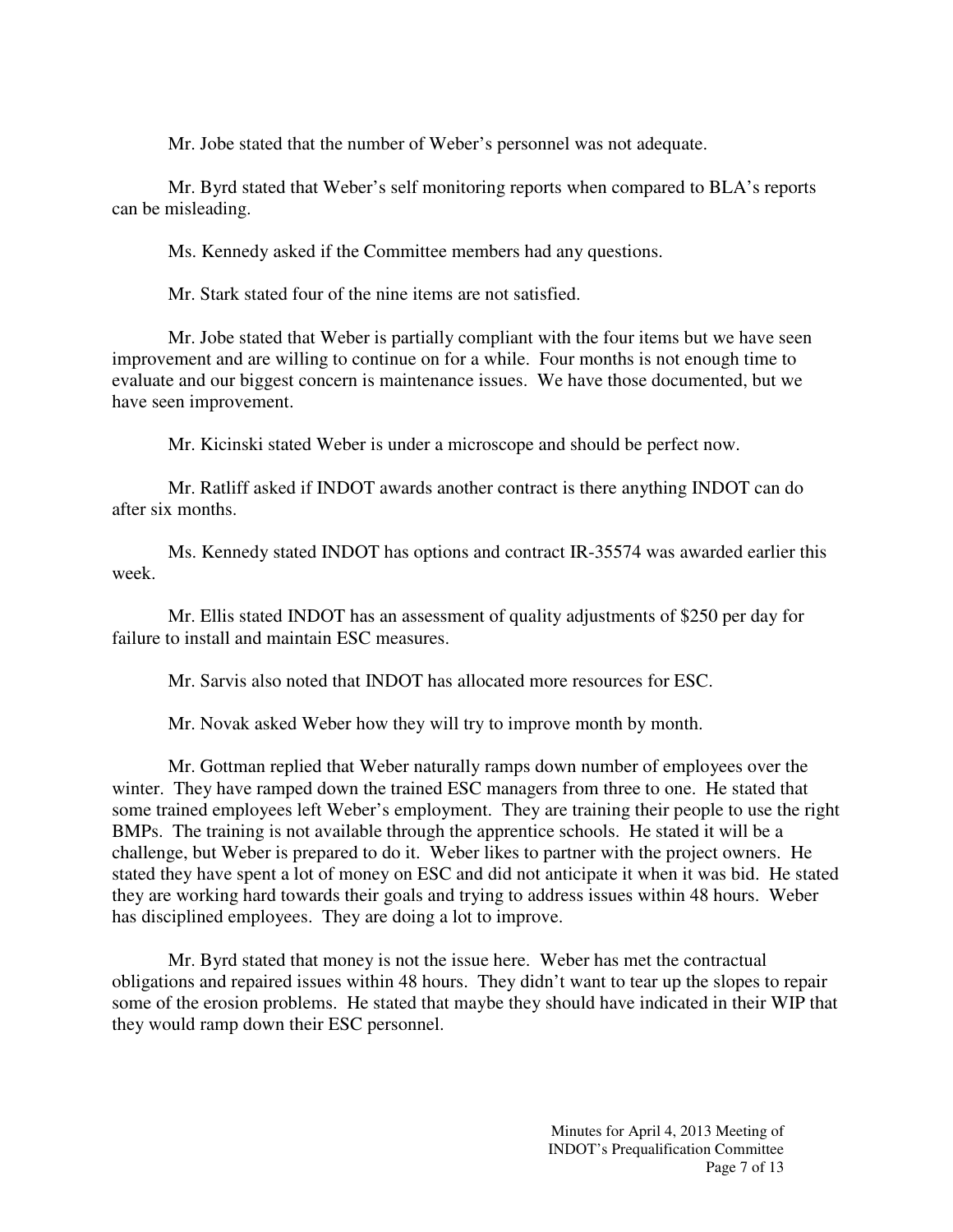Mr. Kicinski asked if Weber has good communication with INDOT personnel. He asked if the issues, such as not tearing up the slope to correct the measures, are being communicated with INDOT.

Mr. Byrd stated that yes, they have communicated these issues with INDOT and they have emails.

Mr. Ellis stated that Weber has communicated most things with INDOT. He stated that they have prioritized items that need to be fixed.

Mr. Miller stated he has read through all of the reports and the thing that caught his attention was the same locations continue to have problems, so something is not working and ESC measures will have to be maintained even in the winter.

Mr. Ellis stated that he is not trying to speak on Weber's behalf, but we processed a change order for \$500,000 to add riprap to the contract. We had continued problems at CR 900W and in a ditch line. The change order process did not happen overnight. Weber submitted the cost, the Area Engineer did a cost comparison, and it had to be approved by FHWA. Weber has done a good job with communication on this issue.

Mr. Gottman stated the change orders were at least \$500,000 of riprap was not part of the ESC plan.

Mr. Byrd stated that problem areas will need to be addressed earlier on. Mr. Jobe and Mr. Ellis have worked well with Weber to correct the issues. He further stated that on the next job, Weber is aware that there will be the similar challenges and needs.

Mr. Gottman stated that some of the reports showing deficiencies were generated while the change orders were pending.

Mr. Byrd stated that they may need to employ different measures or permanent measures.

 Mr. Sperry stated Weber has another issue at a wetland where a coconut mat was not placed properly and sediment has built up. This deficiency has been on at least three reports.

Mr. Byrd stated this is a problem area and a change order was submitted to place a French drain. A spring bubbles up in this area. The foreman was disciplined for this problem.

Mr. Sperry stated that the measures used at this location were working OK at one time. BLA had suggested going back to those measures.

Mr. Ellis stated there were slope stability and ground water issues at this location.

Mr. Gallagher stated there is not a whole lot of disagreement here and Weber demonstrates a commitment. Weber agrees that they have to invest to achieve the goals. He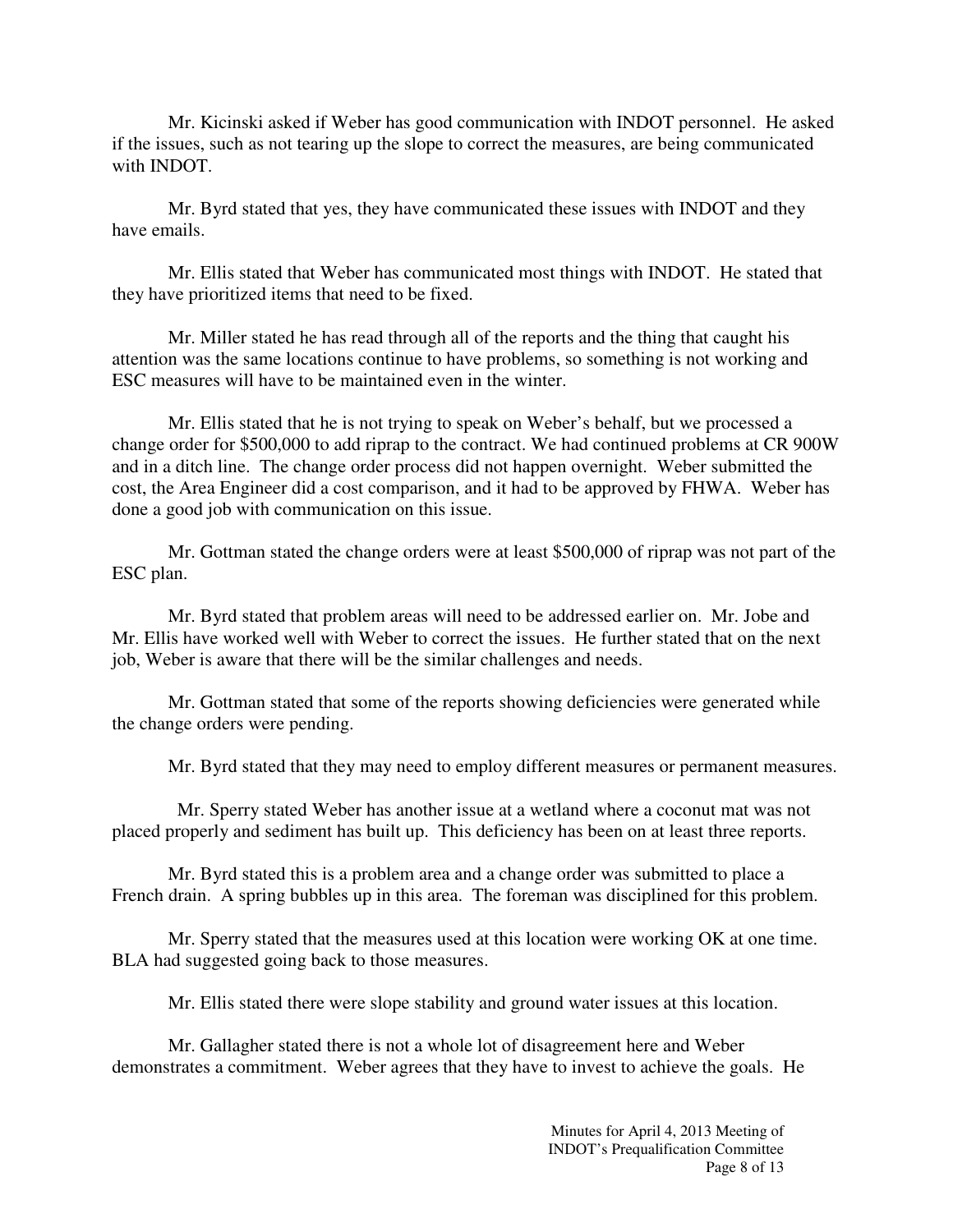stated that it sounds like we are not fully confident with 100 percent of the WIP. He recommended that the I-69 team submit a report to the Committee in six months.

Mr. Stark asked Weber how fast they can submit the training documents to INDOT.

Mr. Byrd stated Weber can submit the documents by tomorrow.

Mr. Stark stated that INDOT would have expected it be submitted before now.

Mr. Novak asked what the current completion date is for the contract.

Mr. Jobe stated June of this year. The WIP will cover the two contracts. The new contract is open to traffic in 2015 and is scheduled to be completed in 2016.

Mr. Ratliff asked if the new contract will affect this WIP.

Mr. Sarvis stated the Committee can limit future work. He stated the penalties are in place in the newly awarded contract.

Mr. Wright asked if there will be a new preapproved WIP for the new contract.

Mr. Jobe stated the current WIP will satisfy the new contract as well. Weber will also have to follow contract documents and ESC plans. He stated that Weber has made improvements with ESC. He has seen enough improvements and commitment, and if it continues, we anticipate full compliance.

Ms. Kennedy asked if Weber should come back to the Committee.

Mr. Stark stated the only reason to bring them back is if Weber is not in compliance. On face value, the reports indicated that Weber was failing, but it is clearer now after the presentation that the big issues have been fixed.

Ms. Kennedy asked if the Committee wanted to approve the I-69 team's recommendation. The I-69 team needs to submit a report to the Committee on Weber's progress after six months.

Mr. Stark moved to adopt the motion.

Mr. Novak seconded the motion.

All Committee members voted in favor.

Ms. Kennedy stated that the report would be due to the Committee on or around October 1, 2013.

Mr. Gottman asked if Weber should submit a report to INDOT.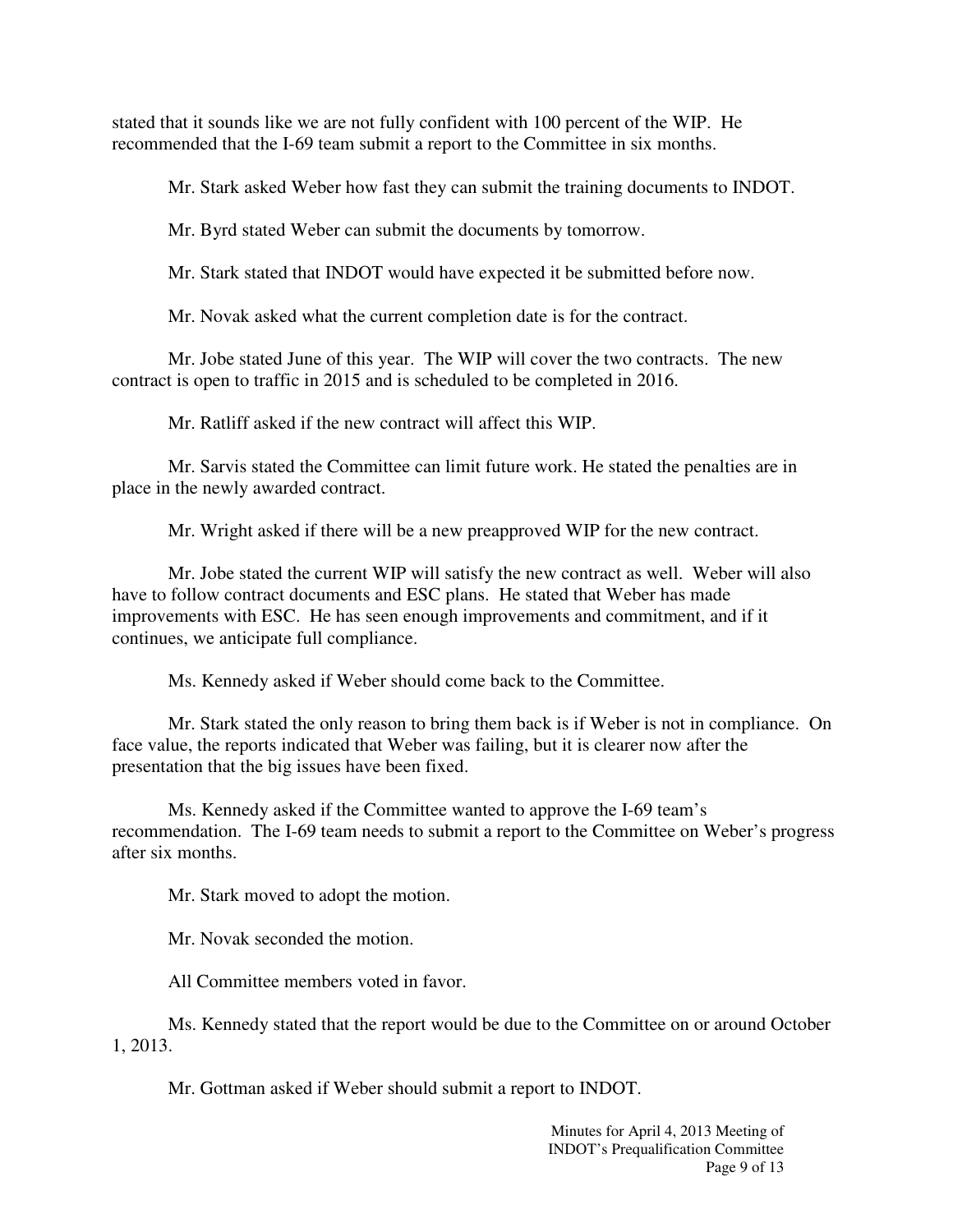Ms. Kennedy stated Weber can respond after INDOT's report.

Ms. Kennedy stated the Committee would break for five minutes.

4. Linkel Company – Appeal of bidding restrictions from January 25, 2013 Committee meeting regarding performance on clearing Contract IR- 34446 on SR 641 Phases 3 and 4 in Vigo County and conformance with On-the-Job Training Program

Ms. Kennedy introduced the item regarding Linkel Company (Linkel). She explained the Committee meeting procedures for an appeal: the contractor presents their case first, INDOT representative are allowed to respond, then Committee members and the audience may ask questions. Mark Miller and Joe Novak attended the meeting, but recused themselves from voting on this item. Mike Beuchel and Louis Feagans attended as voting members for Mr. Kicinski and Mr. Miller for this item. Mr. Novak had presented the issue for the Crawfordsville District at the January 25, 2013 meeting.

Mr. Reeves, Attorney for Linkel, stated that Linkel is working aggressively with Department of Labor (DOL) to create an On-the-Job Training Program (OJT). Linkel has one position and may have another position available and its good faith efforts should be considered. The lack of diversity in the counties where Linkel hires laborers for its jobs makes it difficult and some of the issues have been worked through. Mr. Wise has worked with Linkel on the OJT. Linkel asks for additional time instead of being barred from federal contracts. The punishment exceeds the issues and the decades of work for INDOT shows the commitment from Linkel. Linkel does not believe it violated ESC laws. The manner in which the stream was crossed did not encroach upon the stream. It is a permanent stream. There was no discharge. Linkel is asking to be allowed to bid on federal contracts and be released of the restrictions that were imposed from INDOT.

Mr. Linkel, owner of Linkel Company, stated that he would like to thank Mr. Wise for working with Linkel on the OJT program. As far as the Terre Haute job, if we knew about the 404 permitting issue, Linkel would have never started the job to begin with.

Mr. Wise, Contract Compliance Specialist, Economic Opportunity Division (EOD), INDOT, stated the communication with Linkel is good and the DOL is considering the OJT program that Linkel submitted.

Mr. Ratliff asked if this is the only item that is outstanding.

Ms. Kennedy stated the main issue was the lack of good faith efforts.

Mr. Wise stated Linkel's good faith effort submittal at the time consisted of a letter of explanation without any evidence. Linkel was more passive then aggressive and there was no tangible evidence.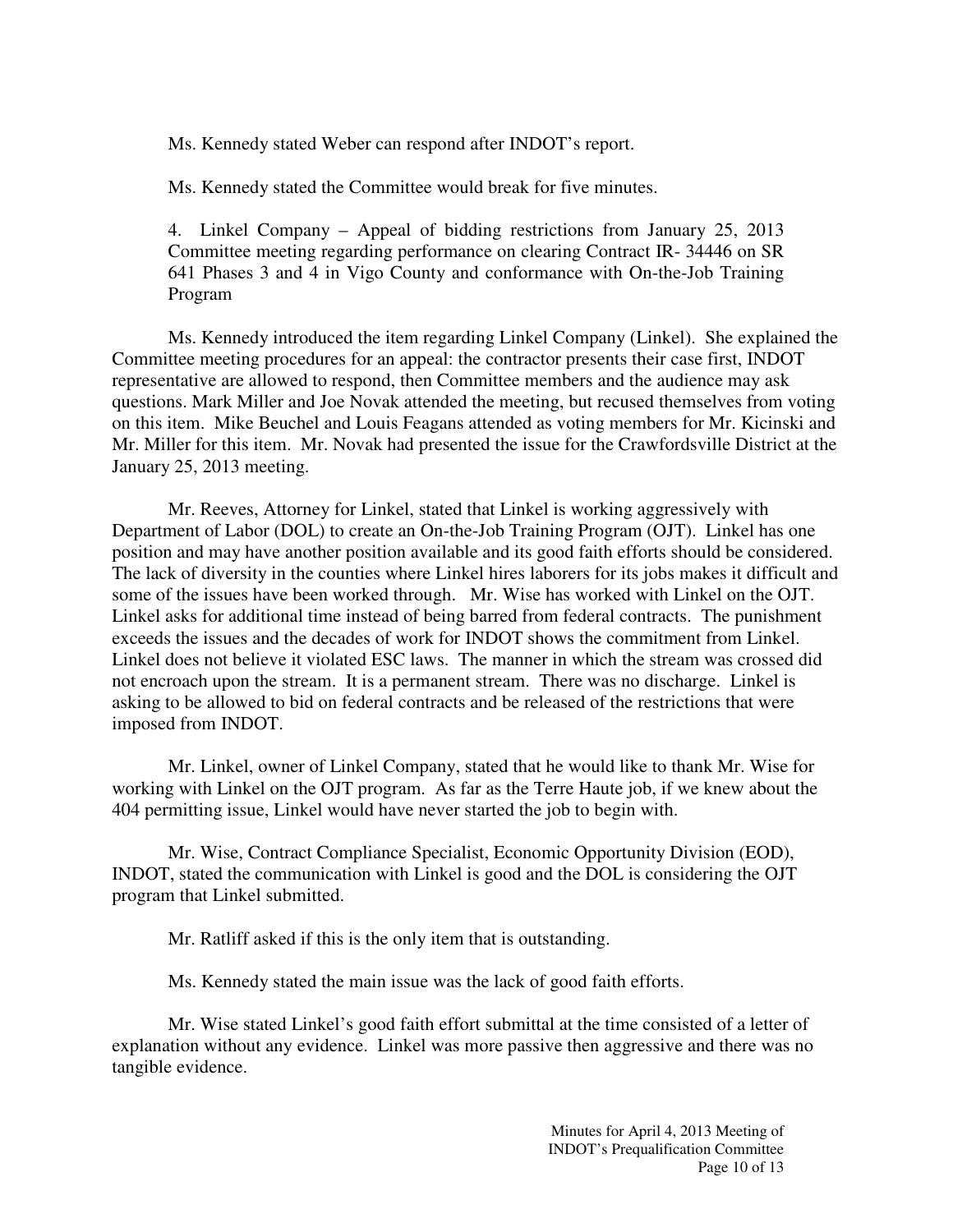Mr. Ratliff asked if Linkel has provided this now.

Mr. Wise stated that we do not have the evidence, but we are looking forward as last year's good faith efforts have already been decided.

Mr. Linkel stated that Linkel has emails and documents showing the efforts to communicate with Ms. Susan Miles on the OJT. Mr. Linkel passed out the documents to the Committee.

Mr. Novak asked what Linkel wants accomplish with the appeal.

Mr. Reeves stated that Linkel wants to bid on federal contracts and was denied on a recent letting before the process was complete.

Mr. Reeves asked if Linkel is not allowed to bid, how INDOT will know that the WIP will work.

Mr. Novak stated that Linkel was not brought to the Committee because of permits or the work being shut down. It was because of ESC, progress on the site, and the ability to follow directions. The clearing of trees went from sixty to eighty-nine acres. As far as the stream crossing, Linkel may have had permission from Marathon and did not touch the stream, but this is all beside the point. Linkel's contract requirements did not allow crossing of the stream. Linkel had reassured INDOT in an email that they would not cross the steam.

Mr. Thornton, Crawfordsville District Construction Area Engineer, INDOT, stated that Linkel claims they did not violate any laws. The Indiana Department of Environmental Management's (IDEM) reports documented that Linkel was not compliant. Linkel claims they covered areas within seven days and INDOT has photos showing they did not cover the area within seven days.

Mr. Saxe, Ecology and Permits Manager, Office of Environmental Services (OES), INDOT, stated that Linkel did not have perimeter protection and that created large potential for problems. Overall, the strategy that Linkel took on the Contract was poor.

Mr. Novak stated the WIP was due within thirty days after receiving the letter from the Commissioner and it has now been two months since the January 15, 2013 meeting. Linkel still has not submitted the WIP.

Ms. Macdonald reported that the letter from the Commissioner was dated February 25, 2013 and the appeal letter from Linkel was dated March 15, 2013.

Ms. Jansen stated the EPA and United States Army Corps of Engineers (USACOE) violations indicate that Linkel did in fact violate law.

Mr. Gallagher stated Linkel cannot bid until the WIP is accepted.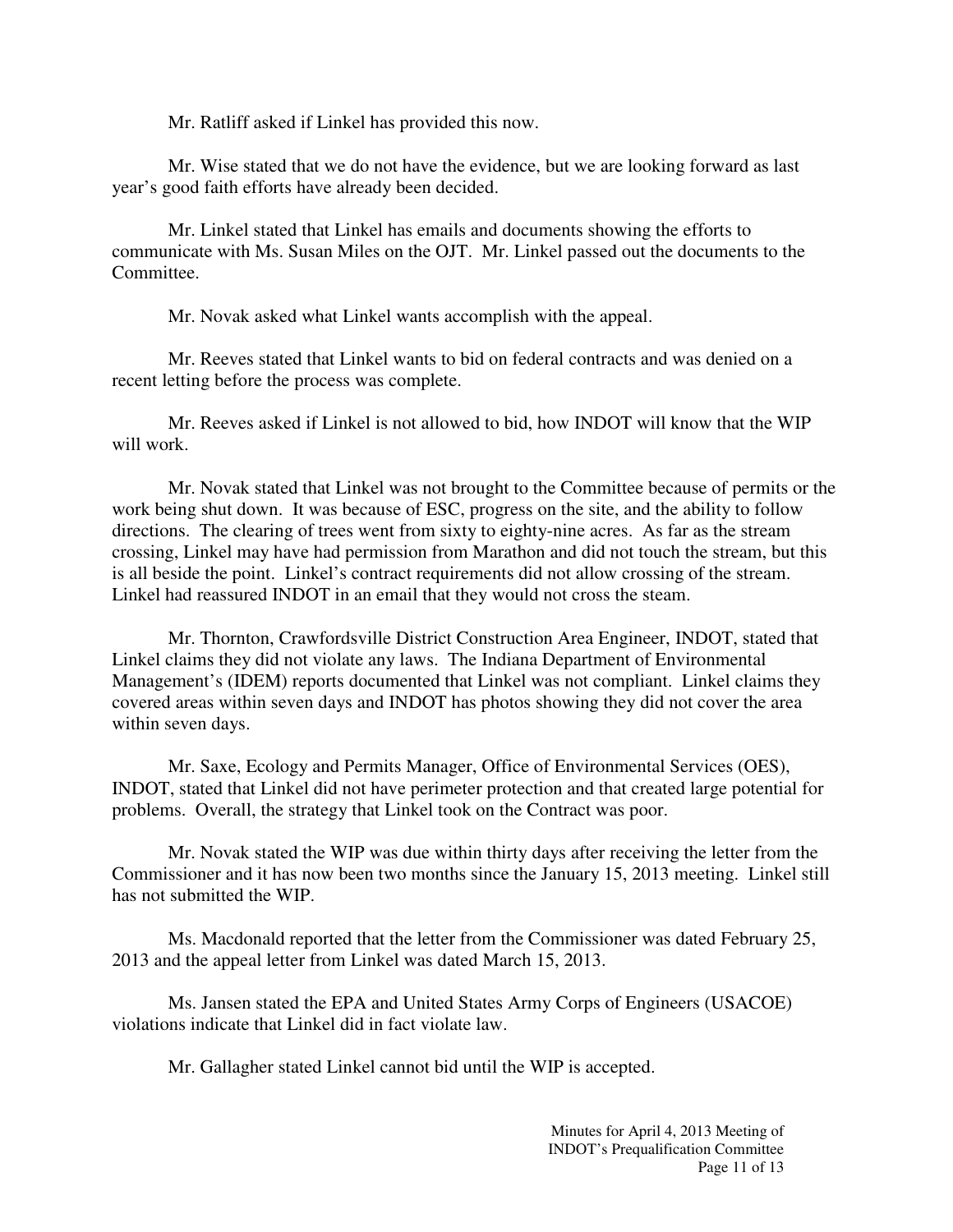Mr. Reeves stated Linkel thought there would be guidance on format for the WIP.

Mr. Eckstein stated we waited because Linkel asked for instructions on the format of the WIP.

Ms. Macdonald stated the question she had noted in the January 25, 2013 meeting notes was where to submit the WIP.

Mr. Gallagher stated it is not up to the Committee to provide the WIP.

Ms. Kennedy asked if INDOT has ever provided an example of a WIP.

Mr. Miller stated that every plan is different and unique.

Mr. Feagans asked if Linkel has submitted the OJT plan.

Mr. Wise replied that EOD has not received it yet. He stated that to keep everyone on a level playing field, we use DOL's standards.

Mr. Ratliff stated INDOT had culpability on the project and should allow them to work through the WIP and still bid. INDOT should be consistent.

Ms. Kennedy asked what is going on with the EPA and settlement issue.

Mr. Reeves stated that it is a delicate issue and for now Linkel cannot discuss it.

Mr. Stark stated the EPA issue does not tie into this Committee. He asked if Mr. Novak could provide an example of a WIP.

Mr. Novak stated each company is different.

Ms. Kennedy stated from the last meeting the issues were well outlined.

Mr. Novak stated Linkel addressed these issues in the appeal letter.

Ms. Kennedy asked if Linkel has contacted INDOT to request examples.

Mr. Saxe stated that OES would expect the WIP to address all issues. He stated that training is good to include.

Mr. Linkel stated that they thought they would be provided the framework for the WIP.

Ms. Kennedy apologized for any miscommunication from the last meeting.

Mr. Beuchel stated sanctions should not go into effect until all avenues of appeals have occurred.